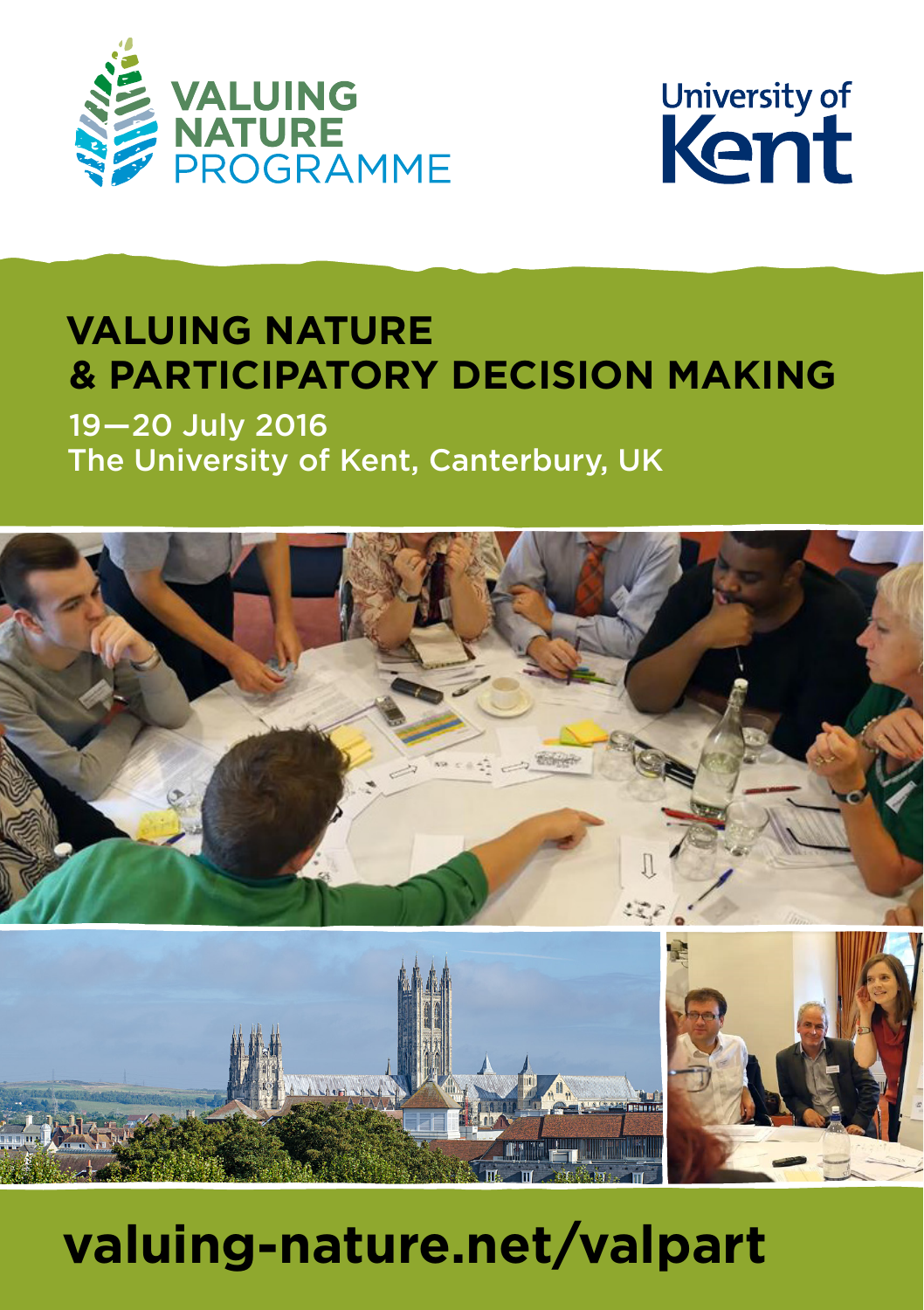

### **VALUING NATURE & PARTICIPATORY DECISION MAKING**

19 — 20 July 2016 The University of Kent, Canterbury, UK

**The developing interdisciplinary field of valuing nature for natural resource management is often set within wider commitments to strengthen and deepen stakeholder and public engagement in decision making. In principle, participatory approaches offer a socially extended, pluralistic and deliberative context in which to explore, debate, clarify and capture the many and diverse values that cohere around the natural environment to inform decisions and priorities.**

This conference, co-sponsored by the University of Kent and the Valuing Nature Programme, explores the critical, creative and practical challenges that arise when interests in valuing nature are extended into the participatory realm. It asks: how might a participatory approach transform the way valuation analyses are carried out within research and practice? And, how might valuing nature agendas affect the way researchers and practitioners think and go about participation?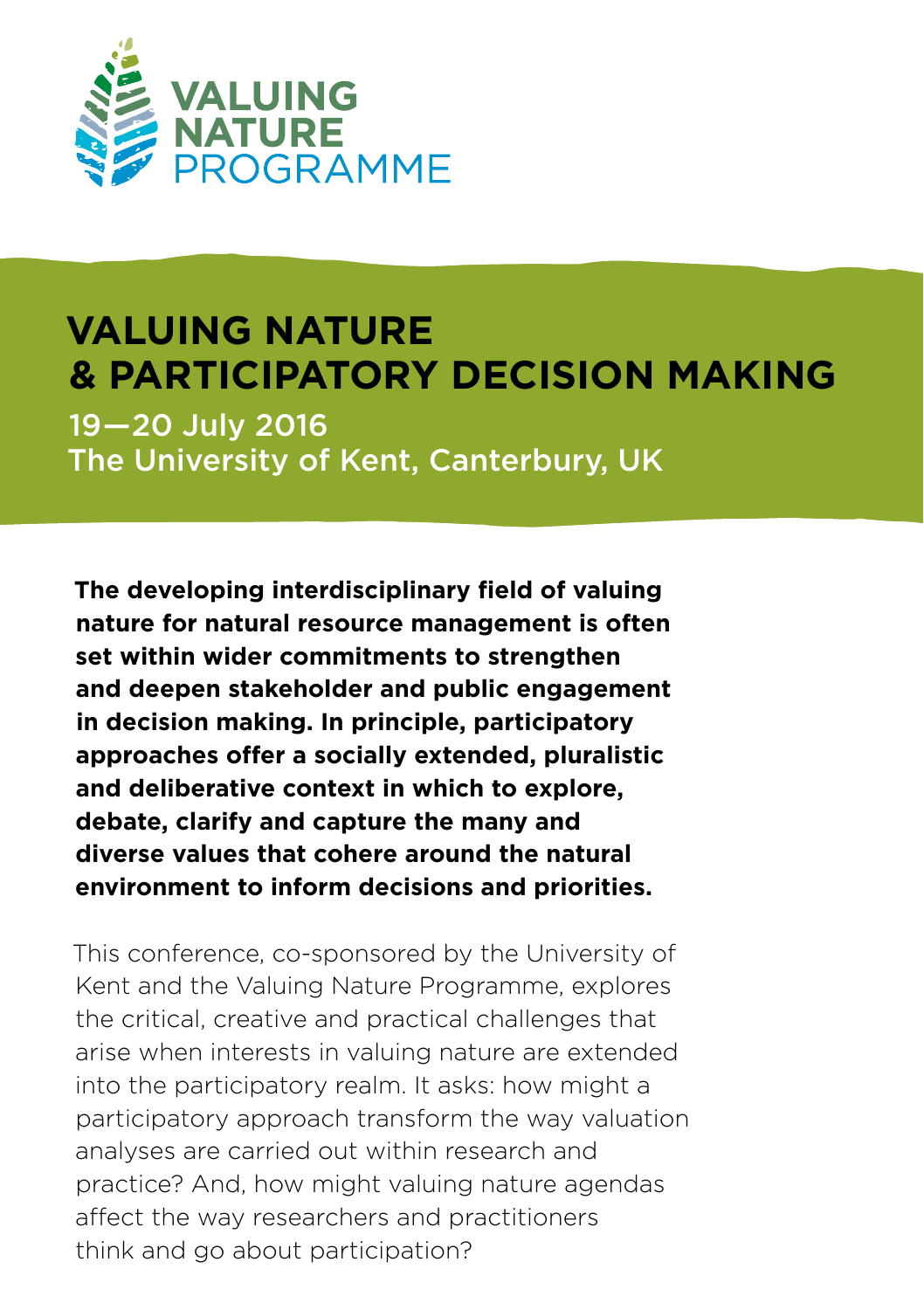

#### **SCHOOL OF ANTHROPOLOGY AND CONSERVATION** KENT'S INTERDISCIPLINARY CENTRE FOR SPATIAL STUDIES

We look forward to welcoming and encouraging the involvement of researchers from the UK and beyond who are active in the area of valuing nature and/or participatory research, as well as those wishing to learn more about the general case for participatory approaches to valuation, their contexts and dynamics of use, and their implications for approaches to evidence gathering and decision making. This includes researchers at all career stages from across the natural and social sciences and arts and humanities. More generally, the conference will appeal to policy makers and practitioners seeking to contribute to emerging research debates regarding participatory approaches from an applied starting point.